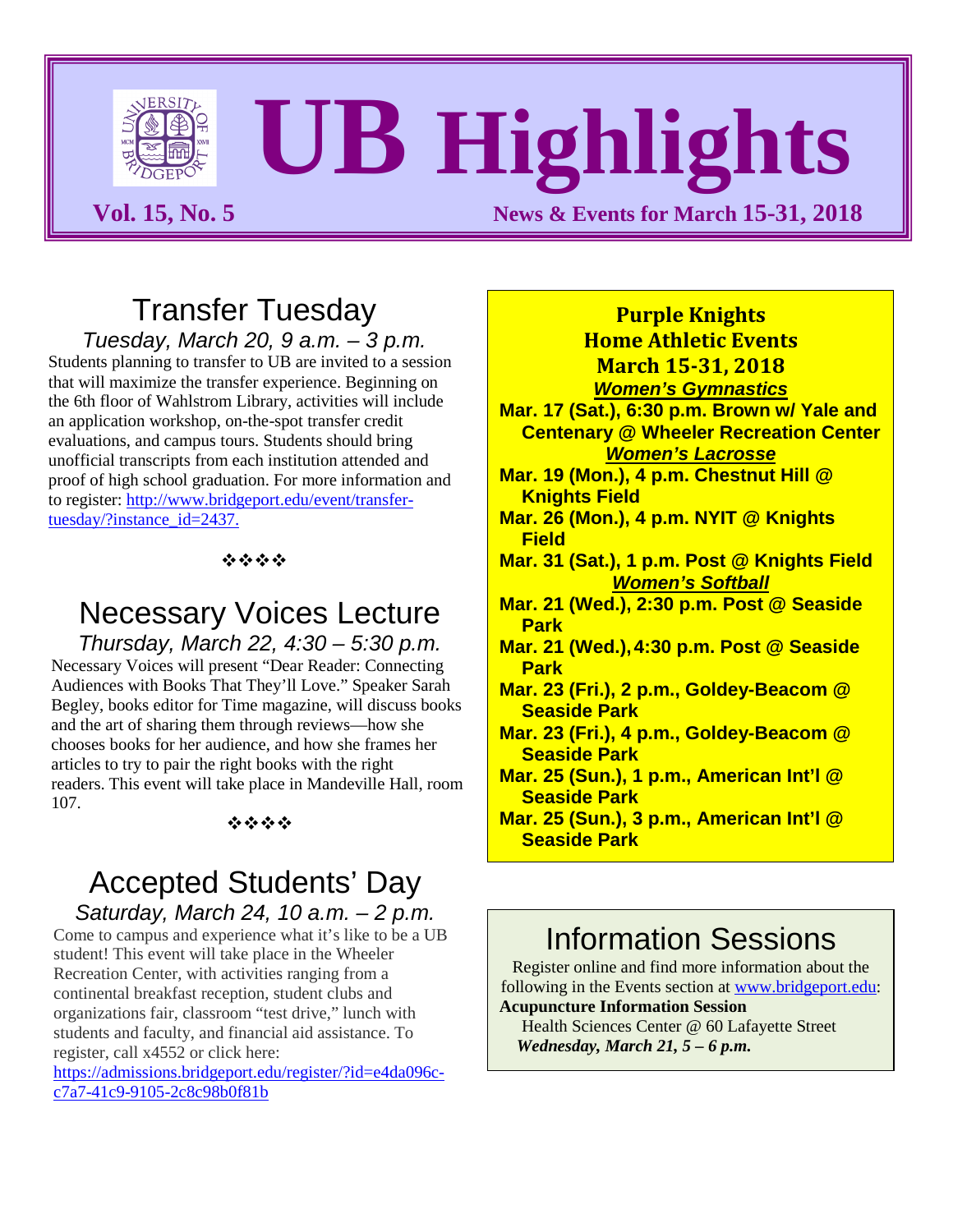# Advanced Topics in Homeopathy

*March 20 & March 27, 7 – 9 p.m.* The College of Naturopathic Medicine (UBCNM) is offering a special workshop this month. Dr. Flo McPherson will cover several homeopathy topics in a series of modules. This workshop is free to UBCNM students who have completed Homeopathy 1, and is available to health practitioners for CEU credit. The following modules are scheduled in March:

- March 20: *12 Tissue Salts of Schuessler*
- March 27: *Miasmatic Theory of Chronic Disease*

These will be held in the Health Science Building, room 808. Click here for more information and to register: [http://www.bridgeport.edu/event/ubcnm](http://www.bridgeport.edu/event/ubcnm-advanced-topics-in-homeopathy/)[advanced-topics-in-homeopathy/](http://www.bridgeport.edu/event/ubcnm-advanced-topics-in-homeopathy/)

#### 经合金额

#### UB Giving Day 2018 *Wednesday, March 28 Beginning at 10 a.m.*

Help UB Paint the Day Purple for the 2nd Annual Giving Day Challenge. This year, the goal is to reach 500 donors in 24 hours. Stay tuned on Giving Day for hourly challenges from the UB Board of Trustees and alumni! [http://www.bridgeport.edu/givingday/.](http://www.bridgeport.edu/givingday/)

# Did You Know?

The Student Entrepreneur Center (SEC) now has a Twitter account, which is where they share the latest and greatest updates as well as content about startups and entrepreneurship. Follow them at [https://twitter.com/ub\\_sec.](https://twitter.com/ub_sec) Please contact Rahul Chaudhary at [rchaudha@bridgeport.edu](mailto:rchaudha@bridgeport.edu) with any questions.

#### Bridgeport Mayor Honors UB President with Neil A. Salonen Day

Bridgeport Mayor Joseph P. Ganim and the Bridgeport Caribe Youth League (BCYL) have honored UB President Neil A. Salonen for successfully guiding the school to new levels of success while forging partnerships that benefit the larger Bridgeport community.

There were 250 guests and dignitaries in attendance at the annual BCYL gala, with the mayor proclaiming February 24 to be "Neil A. Salonen Day" in the City of Bridgeport. President Salonen will be stepping down on June 30, 2018.

[https://news.bridgeport.edu/news-releases/bridgeport](https://news.bridgeport.edu/news-releases/bridgeport-mayor-honors-ub-president-with-neil-a-salonen-day/)[mayor-honors-ub-president-with-neil-a-salonen-day/.](https://news.bridgeport.edu/news-releases/bridgeport-mayor-honors-ub-president-with-neil-a-salonen-day/)

### Academic Advising Center & Student Support Services

The Academic Advising Center (AAC) and Student Support Services (SSS), located on the 5<sup>th</sup> floor of Wahlstrom Library, offer information sessions and workshops for students. The following will be held in Wahlstrom 500C, from 12:20-1:20 p.m.:

• **Let's Talk: Communicating with Professors and Showing You Care** Tuesday, March 20

## Tenth UB President Appointed

After a rigorous national search, the UB Board of Trustees has announced the appointment of Dr. Laura Skandera Trombley as the next president of the University of Bridgeport, effective July 1, 2018.

A preeminent Mark Twain scholar, Dr.Trombley has coupled impassioned advocacy for the humanities with deft and strategic leadership to transform some of the country's most important cultural and academic institutions. Click here for more information: [http://www.bridgeport.edu/laura-skandera-trombley/.](http://www.bridgeport.edu/laura-skandera-trombley/)